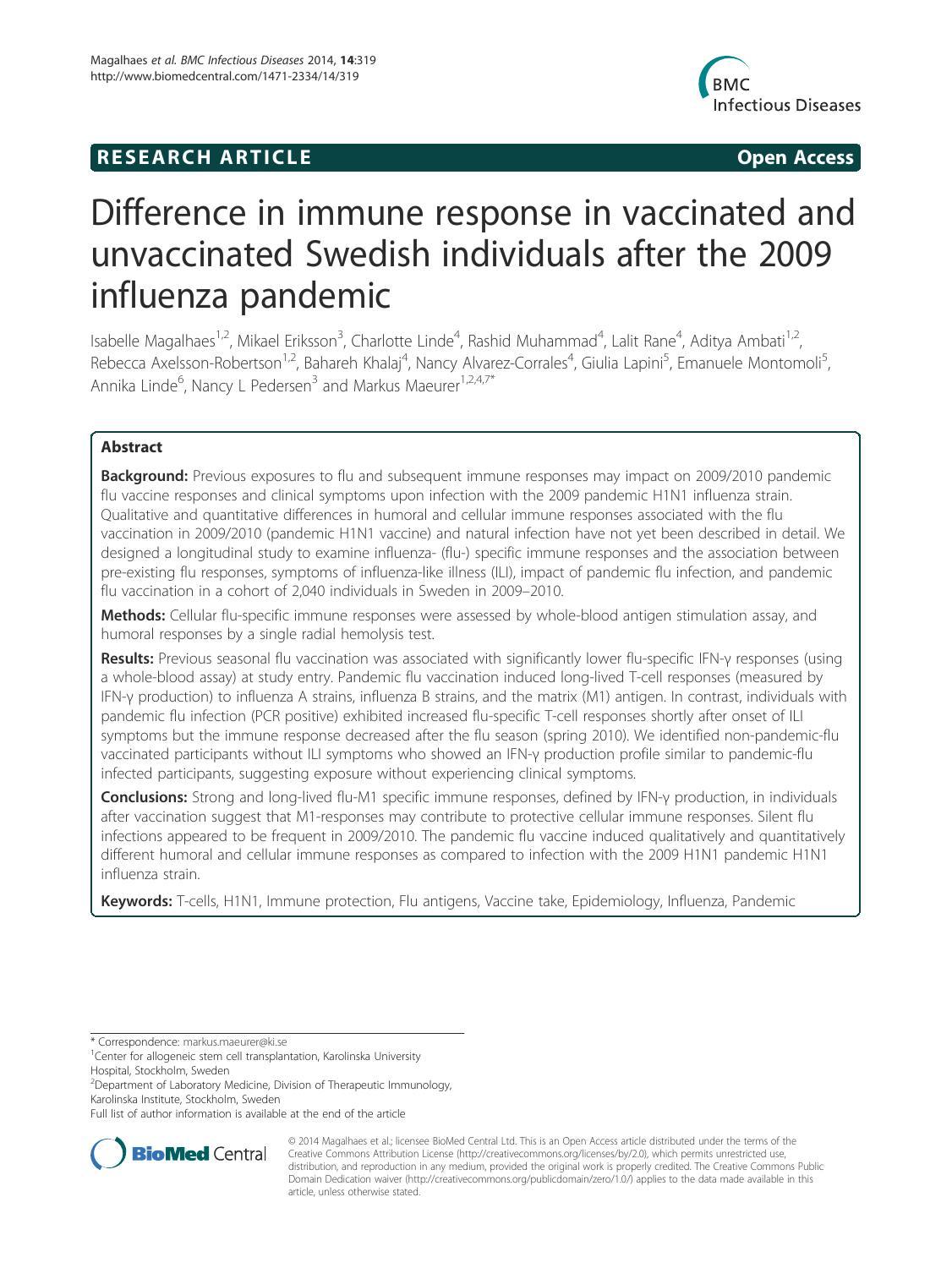## Background

The 2009 H1N1 pandemic H1N1 influenza (flu) A (pdmH1N1) was first reported in Mexico and California [1]. As the virus spread globally, it became evident that the infection was of moderate severity with a broad clinical spectrum of symptoms [2]. Early data from Mexico suggested that pdmH1N1 may cause severe respiratory illness in otherwise healthy young and middle-aged people [3]. It is now estimated that in the United States pdmH1N1 caused higher rates of hospitalizations and deaths in children and adults 18–64 years of age than the flu of the previous season, but lower rates of clinical events in adults over 65 years of age [4]. This finding supports the notion that previous exposures to H1N1 in older individuals provides higher cross-protective immune responses than in younger individuals [5]. In the autumn of 2009, pdmH1N1 vaccines (pdm vaccines) were available across the globe, it was estimated that pdmH1N1 vaccination prevented 4,000–10,000 hospitalizations and 200–500 deaths in the US [6].

There are several unanswered questions concerning H1N1 flu infection and vaccination. Firstly, the impact of previous immune responses induced by flu vaccinations or by flu exposures on the ability to mount new anti-flu immune responses [7-9]. It is therefore of interest to map the adaptive humoral and cellular immune response prior to vaccination and prior to the onset of flu symptoms. Secondly, the differential quality and quantity of humoral and cellular immune responses directed against flu targets, induced either by flu vaccination or by flu infection, has not been well defined. Thirdly, several reports have discussed a 'silent infection' with H1N1 (in non-vaccinated participants), yet the real extent of such a silent infection is difficult to determine in part due to cross-reacting antibodies (Abs) (from previous exposures or vaccines) [10]. Antibodies, as well as CD4+ and cytotoxic CD8+ T-cell immune responses, play a critical role in the host defense against flu [11,12]. Increased cellular reactivity to flu, defined by IFN-γ production—a key cytokine in the pro-inflammatory response to flu—in participants who have not experienced influenza-like (ILI) symptoms, has not been determined up to now, this may help to identify silent flu infection.

In order to address these questions, we designed a prospective study of participants living in the Stockholm area in the context of the LifeGene (LG) project [13] to map in detail the breadth of the cellular immune responses prior to the onset of ILI symptoms and prior to vaccination with the pdm flu vaccine to study i) preexisting immune responses, ii) the association of ILI symptoms with vaccination, iii) cellular immune reactivity during the flu season 2009–2010, directed against a broad panel of flu pathogens. This prospective study was designed to decipher differences in immune responses induced by infection with pdmH1N1 and the pdm vaccine, and this is the first report to describe in an unbiased fashion humoral and cellular immune responses during the pdmH1N1 infection in 2009–2010 in Sweden.

## Methods

#### Study participants

2,040 study participants from Stockholm (Sweden) entered the baseline step of the ILI study in September 2009, a part of the LG project [13]. For details see the Additional file 1: Text Material S1. Serum and heparin blood samples were drawn at study entry and after the flu season in the spring of 2010. Prepaid envelopes and nasal swabs were provided to participants after they had received instructions at the LifeGene study centres before study entry. Participants contacted the LG centres at the onset of ILI symptoms, filled out a questionnaire and mailed the (viral) swab for PCR analysis as described in detail in the supplementary data sets. If swabs tested positive for flu or coronavirus RNA, a home visit was payed during which an additional nasal swab and a blood sample from the index study participant and the household members was obtained. (The mean time between the first swab and the home visit was 2.5 weeks). The study was approved by the Ethics committee Stockholm south review board (DN 2009/1183-31) and each study participant provided informed consent. Swedish residents were offered the pdm vaccine Pandemrix (GSK) containing A/ H1N1/California/ 7/2009 (with AS03 adjuvant, i.e. DL-α-tocopherol, squalene and polysorbate).

## Functional T-cell assay - whole-blood antigen stimulation assay

Forty μL of heparinised blood was diluted 1:5 in RPMI 1640 with L-glutamine (2 mM), penicillin (100 IU/mL) and streptomycin (10 mg/mL), and processed as described in detail in the supplementary data section (Additional file 1). The whole-blood antigen (WBA) stimulation assay measures the 'net' IFN-γ production elaborated by CD4+ and CD8+ T-cells in whole blood and reflects the activity of memory T-cell responses. We tested several flu antigens from previous monovalent flu vaccines, composed of haemagglutinin (HA) and neuraminidase (N) from flu A or B strains, for the capacity to elicit IFN-γ responses in T-cells: A/H1N1/Brisbane/59/2007, A/H1N1/Solomon Islands/3/2006, A/H3N2/Uruguay/716/2007, A/H3N2/ Wisconsin/67/2005, B/Malaysia/2506/2004, B/Florida/ 4/2006, or A/H5N1/Vietnam/1203/2004, all provided by Baxter Innovations GmbH (Vienna, Austria). They were used at a final concentration of 2.5 μg/mL HA. We also tested the flu matrix antigens M1 and M2 present as peptides, and used at a final concentration of 1 μg/mL. As control, we used the CFP-10 antigen from Mycobacterium tuberculosis. We could not include the A/H1N1/California/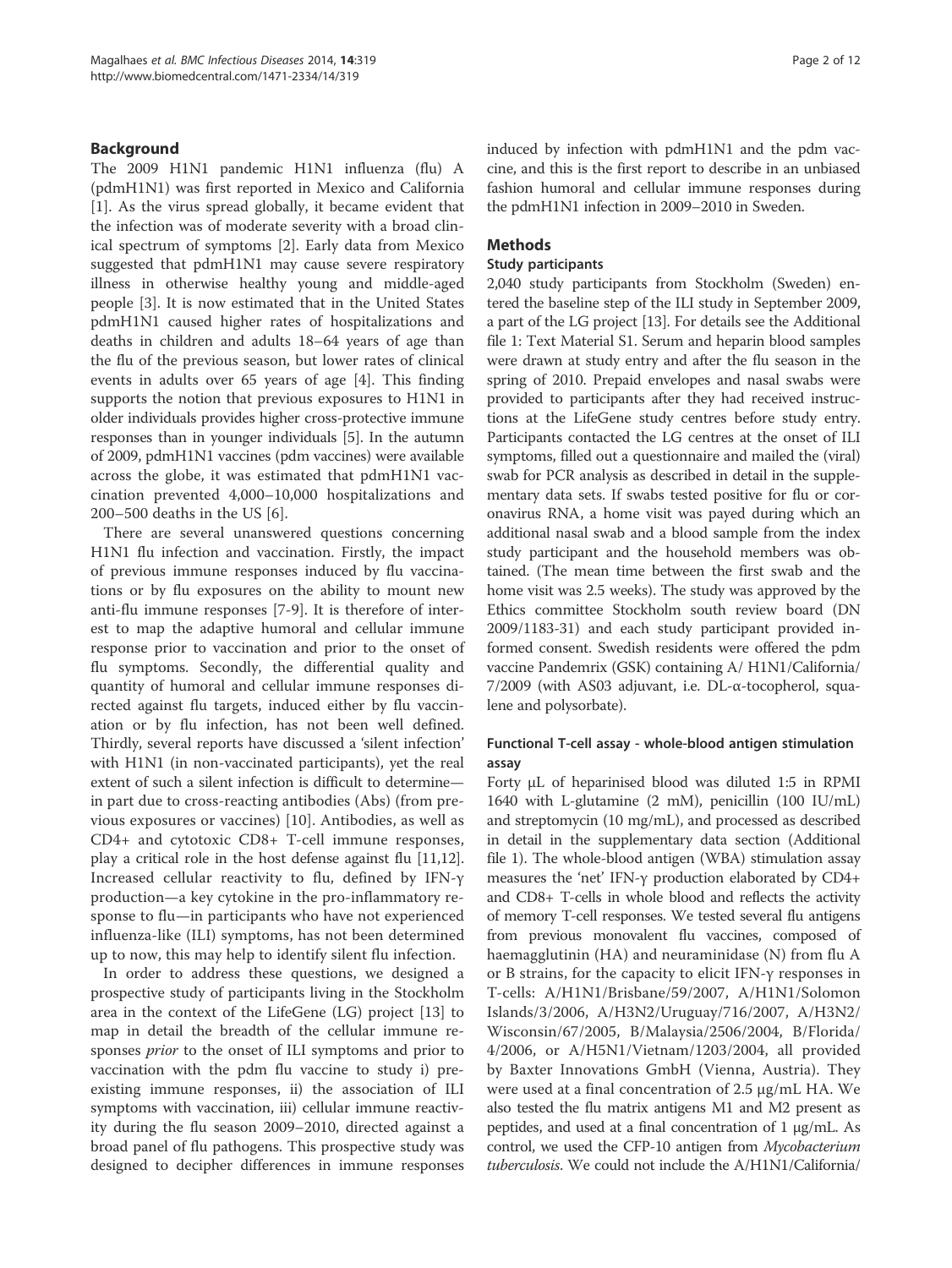7/2009 antigens in the cellular assays, since the test plates had to be prepared in advance due to quality control issues to ensure batch-to-batch consistency; the pdmH1N1 antigen preparation was not yet available in the summer of 2009 and the assay worked only with freshly obtained heparinised blood. In contrast to the cellular assay, Ab titres could be tested retrospectively.

#### Swab processing and PCR analysis

If study participants experienced symptoms of ILI, they performed a nasal swab to be tested for 22 viral targets (Additional file 1: Table S1) as described [14]. Swab processing and PCR are described in detail in the supplementary data section (Additional file 1: Text Material S1). This step was taken to link ILI symptoms with the detection of defined viral pathogens. In addition, if the PCR tested positive for H1N1, a nurse visited the participant 14 days (on average) after onset of symptoms in order to obtain a blood sample, which allowed study of the humoral and cellular immune response early after infection. This was also performed for participants infected with coronavirus as a control group.

## Ab determination - single radial haemolysis test

Sera, collected at study entry and after the flu season in the spring of 2010, and during a home visit in case of a positive H1N1 or coronavirus PCR (detected from a nasal swab), were stored at −80°C until testing. Single radial haemolysis (SRH) test against A/H1N1/California/07/2009 was performed at the Department of Physiopathology, Experimental Medicine and Public Health of the University of Siena according to procedures described in detail elsewhere [15]. Diameters of the haemolysis area for each serum tested were measured. Sera with areas of haemolysis equal to or higher than  $4 \text{ mm}^2$  but lower than  $25 \text{ mm}^2$ were considered to indicate seropositivity but not protection; haemolysis areas equal to or higher than  $25 \text{ mm}^2$ were considered to indicate seroprotection.

## Statistical analysis

Statistical analysis was performed on (i) the IFN-γ concentrations as a cellular response to flu and non-flu antigens, (ii) the PCR-based virus detection, (iii) the SRH Ab data, and (iv) the questionnaire data including symptoms reported in a web-based questionnaire by the study participants during and after the flu season. Data were analysed using SAS 9.2 software (SAS Institute). Descriptive statistics were used and Spearman analysis for independence was performed to verify integrity of data. Significance analysis was performed using the Pearson  $\chi^2$ -test, Student's t-test, and the Wilcoxon-Mann–Whitney two-sample rank-sum test. Multivariate operations, including operations on stratified variable dependencies and cluster analysis (using the VARCLUS procedure), were used in

the analysis based on the combined dataset constituents, i.e. IFN-γ, PCR, antigen-specific Abs, symptoms, and vaccination. For each analysis, the nature of the statistical test used is indicated in the corresponding figure legend and table.

## Results

#### Study cohort

After quality control (i.e. exclusion of samples without identification), the analysis group consisted of 1,971 participants: 1,807 adults aged between 18 and 65 years (median age 36, 53% women), 155 adults over 65 (median age 71 years, 65% women), and 9 children with a median age of 8 years. The baseline step (autumn/winter 2009) is designated time point 'A', and the event step (autumn/winter 2009) is designated time point 'B'. Altogether, 466 study participants mailed a swab for viral pathogen analysis and 618 participants filed a self-report (flu event questionnaire). For 41 study participants, a positive H1N1 or coronavirus PCR (for controls) triggered a home visit from a nurse to study the immune response at an early time point. The final step (spring 2010) is designated time point 'C', where 918 study participants (46.6% of the initial number of participants) again provided a blood sample (see overview of the study in Figure 1). This allowed us to study the humoral and cellular immune responses directed against flu—and also against control antigens—in an unbiased way.

PdmH1N1 'swine flu' RNA could be detected in 27 swabs (24 from study participants and 3 from household members), and coronavirus RNA could be detected in 53 swabs (from 51 study participants and 2 household members) (see overview of the swabs analysis in Additional file 1: Table S2).

## The initial set-point of A/H1N1/California/7/2009-specific antibodies and IFN-γ production

Study participants reported their flu vaccination status in the web questionnaires: 25.3% of study participants had received at least a single previous seasonal flu vaccination between 2006 and 2009; 63.1% (n = 755) of the study participants who responded to the follow-up questionnaire in the spring received the pdm flu vaccine in 2009–2010.

We evaluated the impact of previous flu vaccinations on IFN-γ production and A/H1N1/California/7/2009 specific Ab levels measured by SRH at study entry (Table 1). The analysis showed significantly lower levels of IFN-γ production in response to A/H1N1/Brisbane/59/ 2007, A/H1N1/Solomon Islands/3/2006 and B/Florida/4/ 2006 in blood from study participants who had previously received seasonal flu vaccination (during the period 2006 to spring 2009) and who did not receive the pdm flu vaccine, than in those without any seasonal flu (or pdm)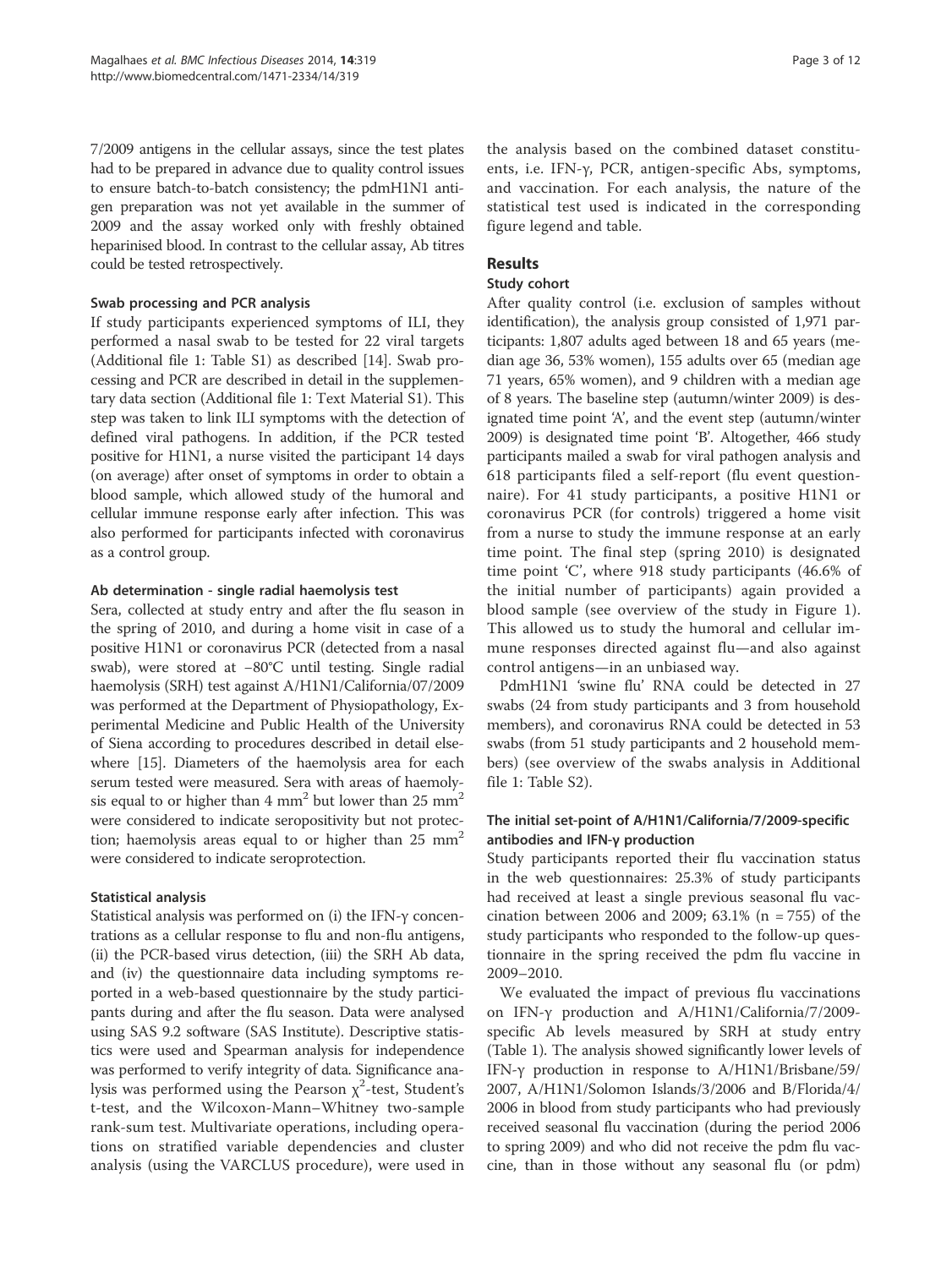

vaccination during the same period ( $p \le 0.04$ ). We could not detect any significant differences in levels of A/H1N1/ California/7/2009-specific Abs between vaccinated and unvaccinated participants. Notably, both groups were considered seropositive at SRH  $>$  4 mm<sup>2</sup>, but below protective levels  $(SRH < 25 mm<sup>2</sup>)$ , at time point A (Table 1). Additionally, for time point A, we measured by the flu hemagglutination inhibition assay the presence of Abs directed against: A/H1N1/California/7/2009, A/H1N1/ Brisbane/59/2007, A/H1N1/Solomon Islands/3/2006, A/ H3N2/Uruguay/716/2007 and A/H5N1/Vietnam/1203/ 2004 in 7 participants (above 50 years of age) who had received previous seasonal flu vaccination, and 7 agematched participants who had not received previous seasonal flu vaccination. Interestingly, 2 and 3 participants (out of 7 participants who did not receive seasonal flu

Table 1 Mean values of A/H1N1/California/7/2009-specific Abs (measured by SRH) and IFN-γ production (in whole-blood assay) before (A) and after (C) the 2009–2010 flu season, in blood from study participants with our without seasonal flu vaccination (2006–2009)

| Time point        |                  | $\overline{A}$   | C                                             | A                | C       |                |
|-------------------|------------------|------------------|-----------------------------------------------|------------------|---------|----------------|
|                   |                  |                  |                                               |                  |         |                |
|                   | Vacc.            | Not vacc.        | Vacc.                                         | Not vacc.        |         | $V/NV1$ -diff. |
|                   |                  |                  | SRH (mm <sup>2</sup> ), geometric mean (C.I.) |                  |         | p-value        |
| A/H1N1/California | 18.3 (14.2-23.7) | 19.6 (17.5-22.0) | 19.1 (15.5-23.6)                              | 21.2 (19.2-23.4) | 0.5     | 0.5            |
|                   |                  |                  | IFN- $\gamma$ (pg/mL), mean                   |                  |         |                |
| A/H1N1/Brisbane   | 99               | 144              | 168                                           | 172              | 0.04    | 0.6            |
| A/H1N1/Solomon    | 85               | 122              | 152                                           | 153              |         |                |
| A/H3N2/Uruguay    | 137              | 190              | 221                                           | 245              | 0.12    | 0.3            |
| A/H3N2/Wisconsin  | 162              | 206              | 226                                           | 261              | 0.3     | 0.2            |
| A/H5N1/Vietnam    | 325              | 361              | 377                                           | 373              | 0.4     | 0.9            |
| <b>B/Florida</b>  | 204              | 265              | 260                                           | 289              | 0.04    | 0.4            |
| <b>B/Malaysia</b> | 154              | 173              | 164                                           | 212              |         |                |
| M <sub>1</sub>    | 24               | 37               | 35                                            | 33               | 0.14    | 0.14           |
| M <sub>2</sub>    | 18               | 18               | 19                                            | 21               | 0.7     | 0.7            |
| <b>CFP-10</b>     | 20               | 22               | 18                                            | 23               | 0.4     | 0.3            |
| PHA               | 518              | 512              | 545                                           | 544              | 0.6     | 0.5            |
| N                 | 57               | 175              | 57                                            | 175              |         |                |
| Mean age, years   | 50               | 38               | 50                                            | 38               | < 0.001 | < 0.001        |

The Wilcoxon-Mann–Whitney rank-sum test was used to calculate p-values. <sup>1</sup>V/NV: vaccinated vs. unvaccinated. Listed are Ab responses (top panel, directed against A/H1N1 California, mean and confidence interval) and IFN-γ responses directed against a broad panel of flu targets (designated the flu A or flu B strains), and against matrix proteins M1 and M2. CFP10 served as a control. PHA was the positive control stimulus. P values below 0.05 are indicated in bold.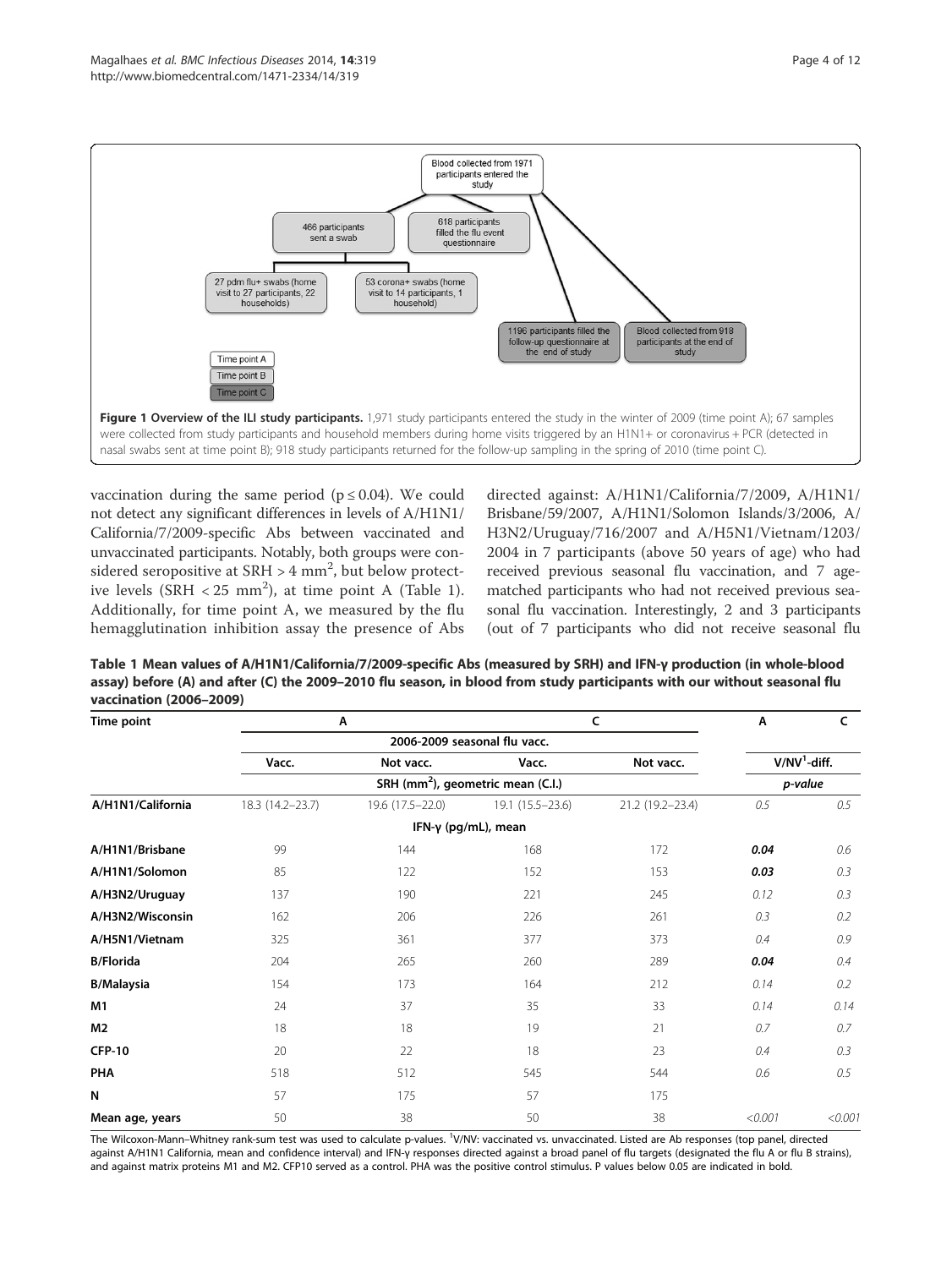vaccination) showed measurable levels of Abs specific for A/H1N1/Brisbane/59/2007 and A/H1N1/Solomon Islands/3/2006, respectively, but only 1 participant (out 7 participants who had received previous seasonal flu vaccination) showed measurable levels of Abs specific for A/H1N1/Solomon Islands/3/2006 (data not shown).

In contrast to the differences observed at entry into the study (time point A), no differences were observed in IFN-γ production between study participants with or without previous seasonal flu vaccinations (Table 1) at time point C. At this time point, levels of A/H1N1/ California/7/2009-specific Abs were below protective levels  $(SRH < 25 \text{ mm}^2)$  in both vaccinated and unvaccinated participants.

#### The immunological footprint of pdm vaccination

We followed the study participants who gave blood at time points A and C and reported (in the spring of 2010) their 2009–2010 pandemic vaccination status. At time point A, the levels of A/H1N1/California/7/2009-specific Abs and IFN-γ production in response to the flu antigens were comparable between participants who received (after time point A) the pdm flu vaccine and individuals who chose not to receive the vaccine (seropositive at  $SRH > 4$  mm<sup>2</sup>, but below protective levels  $(SRH < 25 \text{ mm}^2)$ ).

At time point C, the levels of A/H1N1/California/7/ 2009-specific Abs were above protective levels (SRH ≥  $25$  mm<sup>2</sup>) in pdm flu vaccinated participants, the Ab levels were significantly higher ( $p < 0.001$ ) than in non-pmd flu vaccinated study participants. We also observed a statistically significant increase in IFN-γ production in response to all flu antigens (except for B/Malaysia/2506/2004), including the flu matrix antigen M1, in blood from study participants who received the pdm flu vaccine in the winter of 2009–2010 compared to the non-vaccinated study participants ( $p \le 0.04$ ) (Table 2; note that M1 is not a designated component of the flu vaccine).

## Experience of ILI symptoms and the effect of pdm flu vaccination

We examined whether ILI symptoms segregated with the flu vaccination records. 58.0% of study participants who were vaccinated also reported the experience of ILI symptoms. 65 study participants who received the pdm flu vaccine and filed their ILI symptoms report later during the flu season (i.e. after December 2009, and after they had received the pdm flu vaccine) experienced significantly more symptoms than the 170 study participants who did not receive the pdm flu vaccine (and also reported their ILI symptoms after December 2009). Vaccinated study participants reported 4 ILI

Table 2 Mean values of A/H1N1/California/7/2009-specific Abs (measured by SRH) and IFN-γ production in the whole-blood assay before (A) and after (C) the 2009/2010 flu season in study participants with our without pdm flu vaccination

| Time point        |                  | Α                | C                                      | Α                | c       |                |
|-------------------|------------------|------------------|----------------------------------------|------------------|---------|----------------|
|                   |                  |                  |                                        |                  |         |                |
|                   | Vacc.            | Not vacc.        | Vacc.                                  | Not vacc.        |         | $V/NV1$ -diff. |
|                   |                  |                  | SRH (mm <sup>2</sup> ), geometric mean |                  |         |                |
| A/H1N1/California | 20.1 (18.5-21.8) | 19.3 (17.3-21.4) | 27.9 (26.4-29.5)                       | 20.7 (18.9-22.6) | 0.3     | < 0.001        |
|                   |                  |                  | IFN- $\gamma$ (pg/mL), mean            |                  |         |                |
| A/H1N1/Brisbane   | 139              | 133              | 285                                    | 169              | 0.3     | < 0.001        |
| A/H1N1/Solomon    | 119              | 113              | 246                                    | 151              | 0.2     | < 0.001        |
| A/H3N2/Uruguay    | 194              | 177              | 304                                    | 238              | 0.2     | < 0.001        |
| A/H3N2/Wisconsin  | 203              | 195              | 301                                    | 251              | 0.6     | < 0.01         |
| A/H5N1/Vietnam    | 346              | 352              | 423                                    | 373              | 0.6     | < 0.01         |
| <b>B/Florida</b>  | 221              | 250              | 245                                    | 283              | 0.1     | 0.04           |
| <b>B/Malaysia</b> | 145              | 168              | 167                                    | 200              | 0.15    | 0.07           |
| M1                | 33               | 34               | 63                                     | 34               | 0.8     | < 0.01         |
| M <sub>2</sub>    | 18               | 18               | 20                                     | 20               | 0.4     | 0.8            |
| <b>CFP-10</b>     | 21               | 21               | 24                                     | 22               | 0.7     | 0.2            |
| PHA               | 501              | 513              | 506                                    | 545              | 0.13    | 0.02           |
| N                 | 437              | 232              | 437                                    | 232              |         |                |
| Mean age, years   | 47               | 41               | 47                                     | 41               | < 0.001 | < 0.001        |

The Wilcoxon-Mann–Whitney rank-sum test was used to calculate p-values. <sup>1</sup>V/NV: vaccinated vs. unvaccinated. Listed are Ab responses (top panel, directed against A/H1N1 California, mean and confidence interval) and IFN-γ responses directed against a broad panel of flu targets (designated the flu A or flu B strains), and against matrix proteins M1 and M2. CFP10 served as control. PHA was the positive control stimulus. P values below 0.05 are indicated in bold.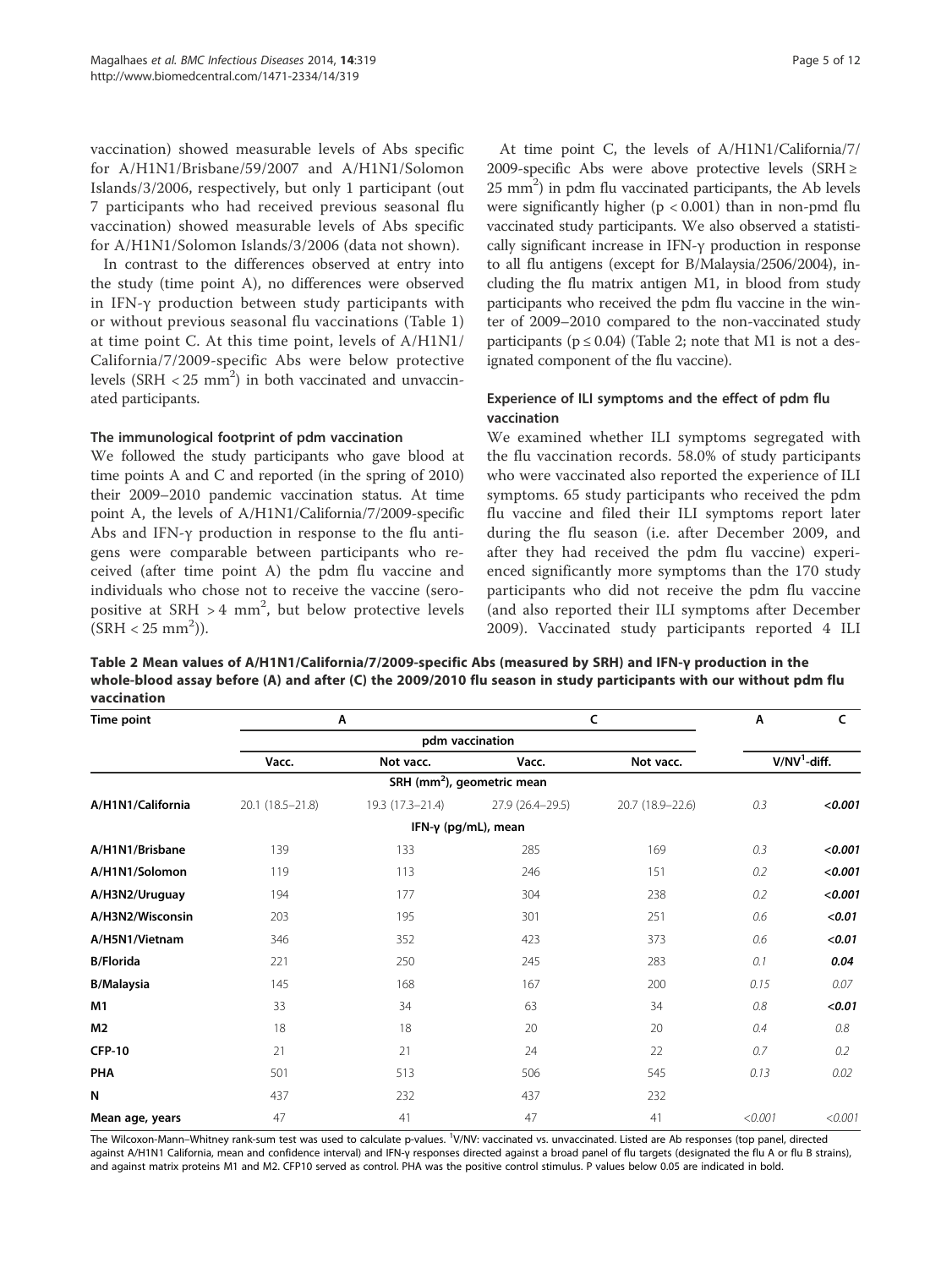symptoms rather than 3 symptoms on average, i.e. nasal discharge (p = 0.02), fatigue (p = 0.04), cough (p = 0.01), sneezing ( $p = 0.04$ ) and chills ( $p = 0.05$ ) (Table 3). The 45 study participants who received the pdm flu vaccine and mailed a swab later showed less frequent detection  $(6/45)$  of coronavirus RNA (p = 0.03), but showed a higher percentage  $(14/45)$  of rhinovirus RNA (p = 0.01) in their nasal swabs as compared to the 139 study participants who chose not to get vaccinated but mailed a swab due to symptoms of ILI (44/139).

## IFN-γ production profiles and A/H1N1/California/7/ 2009-specific Abs showed differences in unvaccinated and vaccinated study participants depending on their ILI symptom status

We analysed the immune status from study participants who did not report any symptoms of ILI since they were either (i) not exposed to pathogens leading to ILI symptoms, (ii) they may have been protected due to preexisting anti-flu directed immune responses or pdm flu vaccination.

We show in Table 4 significant differences (time point C versus time point A) in IFN-γ production and A/ H1N1/California/7/2009-specific Abs in blood samples from study participants who received the pdm flu vaccine and reported no ILI symptoms versus blood samples from unvaccinated study participants (reporting no ILI symptoms). At time point C (i.e. after the flu season) we identified higher levels of A/H1N1/

California/7/2009-specific Abs ( $p < 0.001$ ) and IFN- $\gamma$ production in response to A/H5N1/Vietnam/1203/2004  $(p = 0.03)$ , to A/H1N1/Brisbane/59/2007, to A/H1N1/ Solomon Islands/3/2006 ( $p < 0.001$ ) as well as to the M1 matrix antigen  $(p \lt 0.01)$  in study participants who received the pdm flu vaccine.

Next, we examined IFN-γ production and A/H1N1/ California/7/2009-specific Abs in blood from study participants (vaccinated and non-vaccinated) who reported ILI symptoms (Table 5). We identified a slightly different immunological reactivity pattern as compared to the group of study participants who did not report any ILI symptoms at all (see above): (i) the increase (between time point C and time point A) in the mean value of A/ H1N1/California/7/2009-specific Abs in unvaccinated and vaccinated study participants was not statistically significant, yet it reached protective levels  $(>25$  mm<sup>2</sup>) at time point C for pdm flu vaccinated study participants (ii) vaccinated study participants showed a significant increase in IFN-γ production in response to A/H1N1/Brisbane/59/ 2007 (p < 0.001), to A/H3N2/Uruguay/716/2007, to A/ H1N1/Solomon Islands/3/2006 ( $p \le 0.01$ ), and to A/  $H3N2/W$ isconsin/67/2005 (p = 0.02).

## The immunological profile of H1N1 infection

We analysed in greater detail the IFN-γ production and A/H1N1/California/7/2009-specific Abs from 21 study participants who tested positive for pdmH1N1 RNA and received a home visit (time point B) after the ILI symptom

|  |  |  | Table 3 Reported distribution of symptoms in study participants with or without pdm flu vaccination |
|--|--|--|-----------------------------------------------------------------------------------------------------|
|--|--|--|-----------------------------------------------------------------------------------------------------|

| <b>Symptoms</b>            |     | Vaccinated | Not vaccinated | <b>Difference</b> |         |
|----------------------------|-----|------------|----------------|-------------------|---------|
|                            | N   | %          | N              | $\%$              | p-value |
| Nasal discharge            | 43  | 15.1       | 84             | 14.8              | 0.02    |
| Fatigue                    | 36  | 12.6       | 68             | 12.0              | 0.04    |
| Cough                      | 35  | 12.3       | 61             | 10.7              | 0.01    |
| Headache                   | 28  | 9.8        | 62             | 10.9              | 0.4     |
| Sneezing                   | 35  | 12.3       | 66             | 11.6              | 0.04    |
| Sore throat                | 23  | 8.1        | 65             | 11.4              | 0.7     |
| Muscle aches or joint pain | 26  | 9.1        | 48             | 8.4               | 0.08    |
| <b>Chills</b>              | 22  | 7.7        | 36             | 6.3               | 0.05    |
| Other symptoms             | 9   | 3.2        | 20             | 3.5               | 0.7     |
| Fever                      | 9   | 3.2        | 20             | 3.5               | 0.7     |
| Ear pain                   | 7   | 2.5        | 21             | 3.7               | 0.7     |
| Chest discomfort           | 6   | 2.1        | 9              | 1.6               | 0.3     |
| Diarrhea                   | 3   | 1.1        | 5              | 0.9               | 0.5     |
| Itch                       | 2   | 0.7        | 4              | 0.7               | $0.8\,$ |
| Vomiting                   |     | 0.4        | $\mathbf{0}$   | 0.0               | 0.1     |
| Symptoms N/%               | 285 | 100        | 569            | 100               |         |
| N                          | 65  | 65         | 170            | 170               |         |

Note the differential symptom presentation in participants vaccinated or not vaccinated against pdmH1N1. P values below 0.05 are indicated in bold.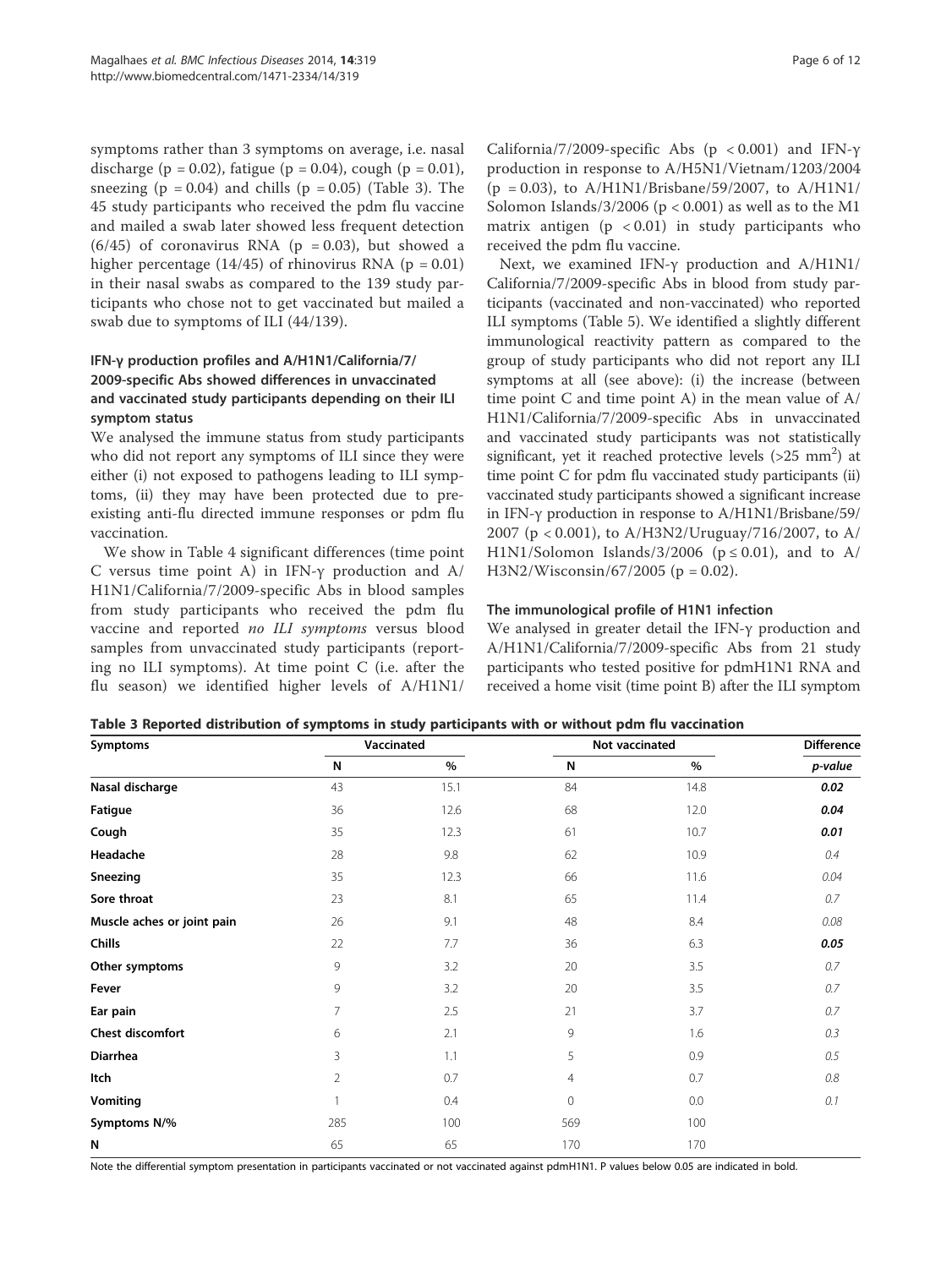|                   |      | Not vaccinated |                                        |                             | Vaccinated | <b>Difference</b> |                |         |
|-------------------|------|----------------|----------------------------------------|-----------------------------|------------|-------------------|----------------|---------|
|                   | Α    | C              | C-A                                    | A                           | C          | C-A               | $C-A V-N1$     | p-value |
|                   |      |                | SRH (mm <sup>2</sup> ), geometric mean |                             |            |                   |                |         |
| A/H1N1/California | 20.9 | 23.3           | 2.4                                    | 18.8                        | 28.6       | 9.8               | 7.4            | < 0.001 |
|                   |      |                |                                        | IFN- $\gamma$ (pg/mL), mean |            |                   |                |         |
| A/H1N1/Brisbane   | 134  | 164            | 30                                     | 101                         | 234        | 134               | 105            | < 0.01  |
| A/H1N1/ Solomon   | 117  | 142            | 25                                     | 60                          | 190        | 130               | 105            | < 0.001 |
| A/H3N2/Uruguay    | 167  | 232            | 64                                     | 148                         | 256        | 109               | 37             | 0.07    |
| A/H3N2/Wisconsin  | 172  | 243            | 71                                     | 145                         | 253        | 108               | 37             | 0.4     |
| A/H5N1/Vietnam    | 338  | 338            | $\mathbf{0}$                           | 307                         | 395        | 88                | 88             | 0.03    |
| <b>B/Florida</b>  | 233  | 275            | 42                                     | 196                         | 208        | 12                | $-27$          | 0.6     |
| <b>B/Malaysia</b> | 155  | 197            | 42                                     | 125                         | 141        | 15                | $-27$          | 0.3     |
| M1                | 32   | 29             | $-3$                                   | 22                          | 49         | 27                | 30             | < 0.01  |
| M <sub>2</sub>    | 18   | 22             | $\overline{4}$                         | 18                          | 18         | 0                 | $-4$           | 0.9     |
| <b>CFP-10</b>     | 19   | 18             | $-1$                                   | 20                          | 23         | 3                 | $\overline{4}$ | 0.2     |
| PHA               | 501  | 538            | 37                                     | 517                         | 519        | $\overline{2}$    | $-35$          | 0.8     |
| Mean IFN-y diff.  | 163  | 191            | 28                                     | 144                         | 198        | 53                | 25             |         |
| N                 | 94   | 94             |                                        | 120                         | 120        |                   |                |         |

## Table 4 Mean values of A/H1N1/California/7/2009-specific Abs and IFN-γ production in study participants with or without pdmH1N1 vaccination who did not report any symptoms of ILI during the 2009–2010 flu season

The Wilcoxon-Mann–Whitney rank-sum test was used to calculate the p-values (comparison of C-A between vaccinated and unvaccinated). <sup>1</sup> V-N is vaccinated minus unvaccinated. Listed are Ab responses (top panel, directed against A/H1N1 California, mean and confidence interval) and IFN-γ responses directed against a broad panel of flu targets (designated the flu A or flu B strains), and against matrix proteins M1 and M2. CFP10 served as control. PHA was the positive control stimulus. P values below 0.05 are indicated in bold.

|                   | Not vaccinated |      |                                        |      | Vaccinated   | <b>Difference</b> |            |         |
|-------------------|----------------|------|----------------------------------------|------|--------------|-------------------|------------|---------|
|                   | A              | C    | C-A                                    | A    | $\mathsf{C}$ | C-A               | $C-A V-N1$ | P-value |
|                   |                |      | SRH (mm <sup>2</sup> ), geometric mean |      |              |                   |            |         |
| A/H1N1/California | 15.3           | 19.5 | 4.2                                    | 18.8 | 28.0         | 9.2               | 5.0        | 0.1     |
|                   |                |      | IFN-γ (pg/mL)                          |      |              |                   |            |         |
| A/H1N1/Brisbane   | 169            | 166  | $-2$                                   | 113  | 296          | 183               | 185        | < 0.001 |
| A/H1N1/Solomon    | 130            | 180  | 50                                     | 80   | 262          | 182               | 132        | < 0.01  |
| A/H3N2/Uruguay    | 197            | 250  | 53                                     | 177  | 336          | 159               | 106        | 0.01    |
| A/H3N2/Wisconsin  | 217            | 248  | 32                                     | 185  | 343          | 157               | 125        | 0.02    |
| A/H5N1/Vietnam    | 330            | 374  | 44                                     | 310  | 403          | 93                | 49         | 0.3     |
| <b>B/Florida</b>  | 254            | 276  | 22                                     | 177  | 263          | 85                | 63         | 0.4     |
| <b>B/Malaysia</b> | 173            | 203  | 30                                     | 108  | 208          | 101               | 71         | 0.08    |
| M1                | 43             | 34   | $-10$                                  | 31   | 62           | 31                | 41         | 0.09    |
| M2                | 18             | 18   | $\mathbf{0}$                           | 18   | 18           | 0                 | $\Omega$   | 0.3     |
| <b>CFP-10</b>     | 18             | 20   | $\overline{2}$                         | 22   | 19           | $-3$              | $-5$       | 0.7     |
| PHA               | 505            | 557  | 53                                     | 498  | 536          | 39                | $-14$      | 0.9     |
| Mean IFN-y diff.  | 168            | 200  | 33                                     | 146  | 230          | 84                | 51         |         |
| N                 | 49             | 49   |                                        | 47   | 47           |                   |            |         |

#### Table 5 Mean values of A/H1N1/California/7/2009-specific Abs and IFN-γ production in study participants with or without pdmH1N1 vaccination who reported symptoms of ILI during the 2009–2010 flu season

The Wilcoxon-Mann–Whitney rank-sum test was used to calculate the p-values (comparison of C-A between vaccinated and unvaccinated). <sup>1</sup> V-N is vaccinated minus unvaccinated. Listed are Ab responses (top panel, directed against A/H1N1 California, mean and confidence interval) and IFN-γ responses directed against a broad panel of flu targets (designated the flu A or flu B strains), and against matrix proteins M1 and M2. CFP10 served as control. PHA was the positive control stimulus. P values below 0.05 are indicated in bold.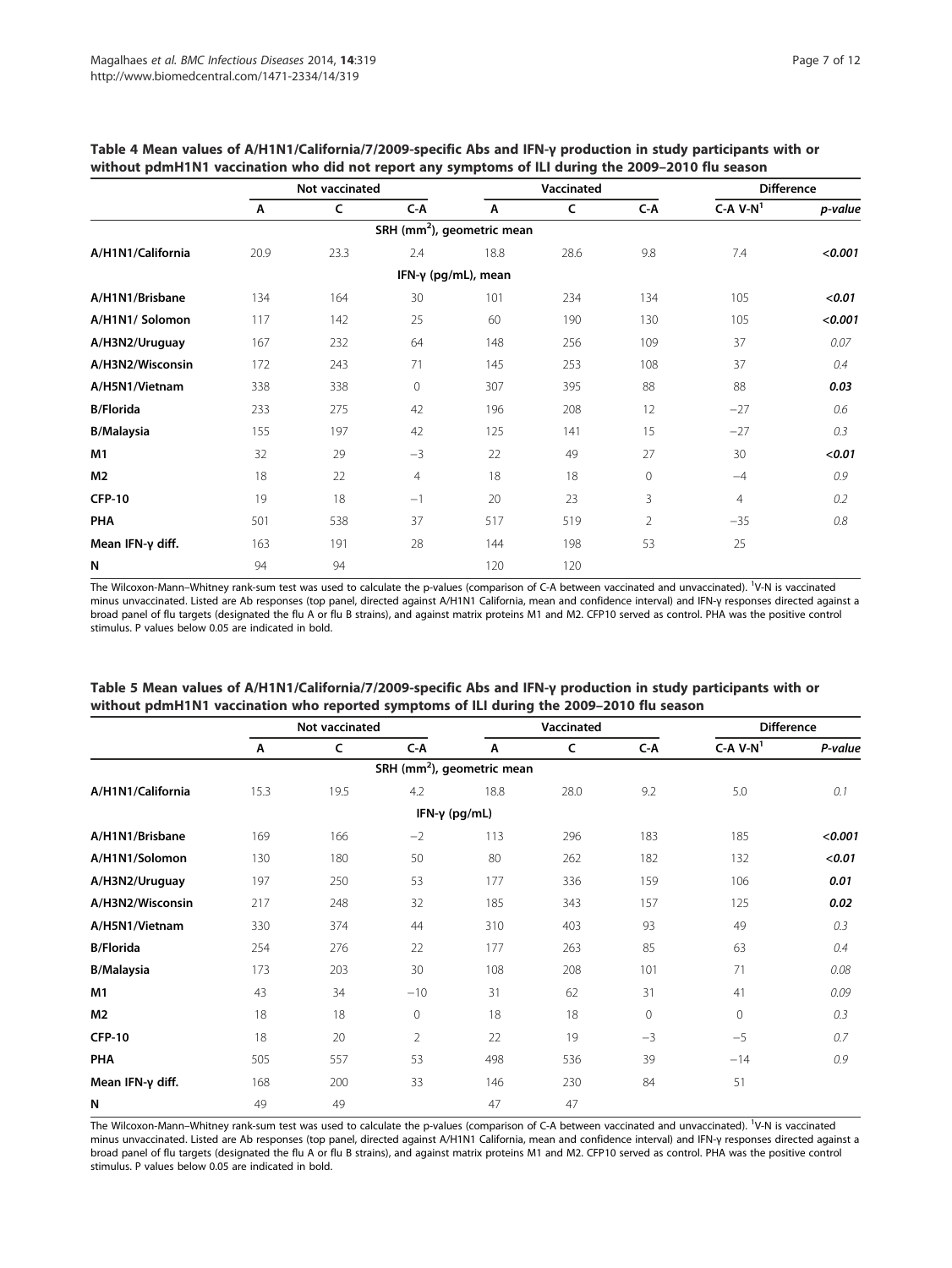report (Table 6); biological material from participants who tested positive for coronavirus RNA served as controls. Blood from participants with a positive pdmH1N1 PCR (but not the coronavirus positive controls), showed significantly higher levels of A/H1N1/California/7/2009-specific Abs  $(p \le 0.001)$  at time point B and at time point C (as compared to time point A, i.e. before the flu season). Participants testing positive for pdmH1N1 RNA also showed significantly higher levels of IFN-γ production at time point B than at time point A ( $p \le 0.01$ ) in response to all flu antigens including M1, except for B/Florida/4/2006 and B/Malaysia/2506/2004.

We observed significantly higher levels of IFN-γ production in response to only 3 flu antigens: A/H3N2/ Wisconsin/67/2005, A/H1N1/Brisbane/59/2007 and A/ H1N1/Solomon Islands/3/2006 in the flu season (time point C) as compared to the time point zero samples (timepoint A). Thus, the cellular immune response to the H1N1 infection was short-lived, it was directed against a broad panel of flu targets, defined by strong IFN-γ production and pronounced shortly after onset of symptoms (i.e. at the time of the home visit). This was not found to be true several months after the infection: the cellular immune response, defined by IFN-γ production, was weaker and directed only against a narrow panel of flu targets (time point C).

Next, we examined differences between IFN-γ production and A/H1N1/California/7/2009-specific Abs at time points A and C from (i) study participants who received the pdm flu vaccine and reported no ILI symptoms, and from study participants who did not receive the pdm flu vaccine and whose swab results did not test pdmH1N1 PCR positive and (ii) either reported at least one ILI or (iii) reported no ILI symptoms (Table 7).

We observed significantly increased levels (between time points A and C;  $p \le 0.003$ ) of A/H1N1/California/7/ 2009-specific Abs in blood from participants who tested positive for H1N1 (and did not receive pdm vaccination; mean increase in Ab titre (SRH): 14.5), and from study participants who received the pdm vaccine (mean increase in Ab titre (SRH): 8). A/H1N1/California/7/2009-specific Abs were above protective levels  $(>25$  mm<sup>2</sup>) for those both groups (vaccinated or non-vaccinated) at time point C.

No significant difference between time points A and C (before and after the flu season) concerning A/H1N1/ California/7/2009-specific antibody levels was observed in the group of participants who either tested negative for H1N1 or received flu vaccination (regardless of the reported ILI symptom status); both groups were seropositive but exhibited antibody titres below protective levels.

We observed a very similar IFN-γ production profile in blood from participants who (i) did not receive the

|                          | H1N1 positives |                                        |      |                 | Corona positives |                       |                                        |      |                 | $HC^B$          | HC <sub>c</sub> |       |
|--------------------------|----------------|----------------------------------------|------|-----------------|------------------|-----------------------|----------------------------------------|------|-----------------|-----------------|-----------------|-------|
|                          | A              | B                                      | c    | AB <sup>1</sup> | AC <sup>1</sup>  | A                     | В                                      | C    | AB <sup>1</sup> | AC <sup>1</sup> | p               |       |
|                          |                | SRH (mm <sup>2</sup> ), geometric mean |      | p-value         |                  |                       | SRH (mm <sup>2</sup> ), geometric mean |      |                 | p-value         |                 |       |
| A/H1N1/California        | 16.1           | 46.9                                   | 30.6 | < 0.001         | 0.003            | 21.1                  | 29.8                                   | 24.3 | 0.2             | 0.4             | < 0.001         | 0.001 |
|                          |                |                                        |      |                 |                  | IFN- $\gamma$ (pg/mL) |                                        |      |                 |                 |                 |       |
| A/H1N1/Brisbane          | 90             | 460                                    | 274  | < 0.001         | 0.01             | 156                   | 227                                    | 159  | 0.6             | 0.2             | < 0.001         | 0.01  |
| A/H1N1/Solomon           | 104            | 416                                    | 272  | < 0.001         | 0.01             | 124                   | 212                                    | 159  | 0.2             | 0.2             | < 0.01          | 0.03  |
| A/H3N2/Uruguay           | 125            | 420                                    | 292  | < 0.001         | 0.09             | 222                   | 224                                    | 244  | 0.8             | 0.4             | < 0.001         | 0.09  |
| A/H3N2/Wisconsin         | 137            | 408                                    | 298  | < 0.001         | 0.02             | 212                   | 236                                    | 242  | 0.5             | 0.4             | 0.001           | 0.04  |
| A/H5N1/Vietnam           | 316            | 546                                    | 392  | < 0.01          | 0.3              | 355                   | 394                                    | 367  | 0.7             | 0.8             | < 0.01          | 0.3   |
| <b>B/Florida</b>         | 218            | 307                                    | 327  | 0.24            | 0.2              | 216                   | 370                                    | 240  | 0.08            | 0.7             | 0.4             | 0.1   |
| <b>B/Malaysia</b>        | 173            | 260                                    | 251  | 0.06            | 0.25             | 160                   | 249                                    | 177  | 0.2             | 0.5             | 0.7             | 0.11  |
| M1                       | 34             | 127                                    | 48   | < 0.01          | 0.08             | 18                    | 24                                     | 25   | 0.04            | 0.15            | 0.07            | 0.25  |
| M <sub>2</sub>           | 19             | 18                                     | 19   | 0.3             | 0.9              | 18                    | 18                                     | 18   | 0.9             | 0.9             | 0.4             | 0.9   |
| <b>CFP-10</b>            | 19             | 25                                     | 18   | 0.9             | 0.3              | 18                    | 18                                     | 18   | 0.6             | 0.3             | 0.9             | 0.7   |
| <b>PHA</b>               | 502            | 535                                    | 588  | 0.9             | 0.08             | 524                   | 589                                    | 544  | 0.1             | 0.5             | 0.2             | 0.25  |
| Mean IFN- $\gamma$ diff. | 148            | 265                                    | 233  |                 |                  | 173                   | 220                                    | 189  |                 |                 |                 |       |
| N                        | 21             | 21                                     | 21   |                 |                  | 38                    | 15                                     | 38   |                 |                 |                 |       |

Table 6 Mean values of A/H1N1/California/7/2009-specific Abs and IFN-γ production in study participants who tested positive for H1N1 or coronavirus

The Wilcoxon-Mann–Whitney rank-sum test was used to calculate the p-values. AB<sup>1</sup>: difference between time point A and B; AC<sup>1</sup>: difference between time point A and C; HC<sup>B</sup>: difference between pdmH1N1 positive and coronavirus positive at time point B. HC<sup>C</sup> difference between pdmH1N1 positive and coronavirus positive at time point C. Note the strong immune responses at time point B in participants with pdmH1N1 infection; this response was reduced at the end of the study (time point C). P values below 0.05 are indicated in bold.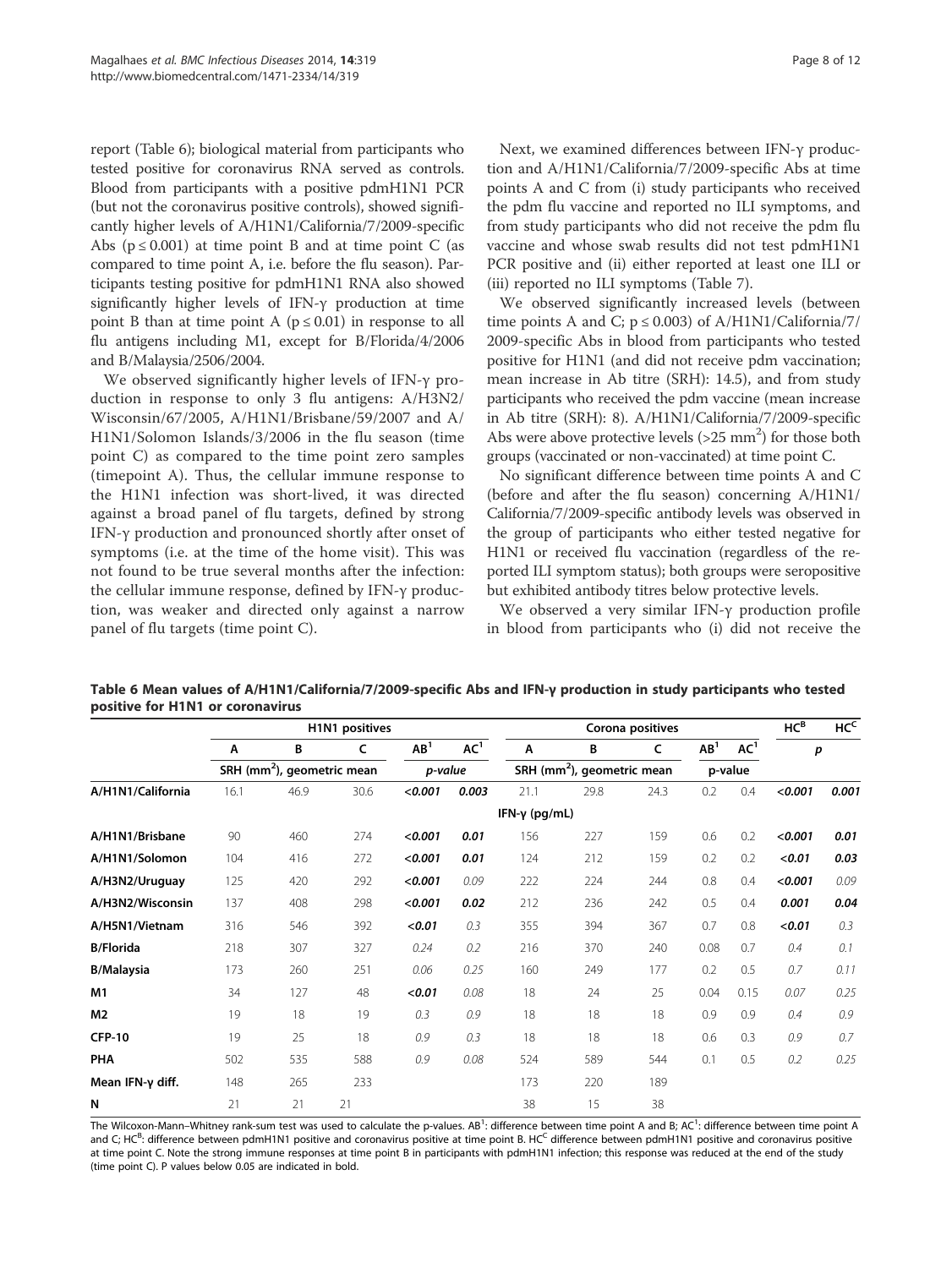|                         | $Vac + &$ Sym+ |      | Vacc + $&$ Sym- |      |      | Vacc- & Sym+                           |      |      | Vacc- & Sym- |      |      |        |
|-------------------------|----------------|------|-----------------|------|------|----------------------------------------|------|------|--------------|------|------|--------|
|                         | A              | C    | P               | A    | C    | P                                      | A    | c    | р            | A    | C    | P      |
|                         |                |      |                 |      |      | SRH (mm <sup>2</sup> ), geometric mean |      |      |              |      |      |        |
| A/H1N1/California       | 20.6           | 28.7 | < 0.001         | 20.4 | 28.2 | < 0.001                                | 14.8 | 18.1 | 0.4          | 20.4 | 20.7 | 0.9    |
|                         |                |      |                 |      |      | IFN- $\gamma$ (pg/mL)                  |      |      |              |      |      |        |
| A/H1N1/Brisbane         | 126            | 339  | < 0.001         | 115  | 279  | < 0.001                                | 156  | 163  | 0.2          | 128  | 158  | 0.04   |
| A/H1N1/Solomon s/3/2006 | 97             | 293  | < 0.001         | 90   | 231  | < 0.001                                | 121  | 164  | 0.2          | 108  | 140  | 0.001  |
| A/H3N2/Uruguay          | 195            | 350  | < 0.001         | 162  | 297  | < 0.001                                | 224  | 256  | 0.3          | 170  | 233  | < 0.01 |
| A/H3N2/Wisconsin        | 207            | 346  | < 0.001         | 170  | 294  | < 0.001                                | 247  | 264  | 0.4          | 200  | 245  | 0.04   |
| A/H5N1/Vietnam          | 346            | 426  | 0.03            | 325  | 427  | < 0.001                                | 336  | 382  | 0.3          | 347  | 363  | 0.7    |
| <b>B/Florida</b>        | 231            | 316  | 0.04            | 202  | 230  | 0.06                                   | 280  | 286  | 0.8          | 230  | 267  | 0.09   |
| <b>B/Malaysia</b>       | 138            | 204  | 0.03            | 129  | 163  | < 0.01                                 | 191  | 221  | 0.4          | 157  | 183  | 0.1    |
| M1                      | 31             | 81   | < 0.01          | 27   | 51   | < 0.001                                | 37   | 26   | 0.3          | 30   | 36   | 0.5    |
| M2                      | 18             | 18   | 0.3             | 18   | 20   | 0.03                                   | 18   | 18   | 0.3          | 18   | 20   | 0.5    |
| <b>CFP-10</b>           | 21             | 19   | 0.3             | 22   | 24   | 0.4                                    | 18   | 18   | 0.9          | 21   | 22   | 0.5    |
| <b>PHA</b>              | 513            | 521  | 0.3             | 495  | 513  | 0.05                                   | 500  | 546  | 0.15         | 516  | 534  | 0.3    |
| Mean IFN-y              | 165            | 240  |                 | 151  | 211  |                                        | 173  | 199  |              | 164  | 192  |        |
| N                       | 69             | 69   |                 | 312  | 312  |                                        | 48   | 48   |              | 208  | 208  |        |

Table 7 Mean values of A/H1N1/California/7/2009-specific Abs and IFN-γ production in blood from study participants with or without pdm flu vaccination and reported either symptoms or no symptoms of ILI

The Wilcoxon-Mann–Whitney rank-sum test was used to calculate the p-values (difference between time point A and B). Note the increased antigen-specific cellular immune responses in blood from participants who did not receive the vaccine and did not report any ILI symptoms. P values below 0.05 are indicated in bold.

pdm flu vaccination, (ii) tested negative for pdmH1N1 and (iii) reported no ILI symptoms compared to those who tested H1N1 positive: increased IFN-γ production in response to the flu antigens A/H1N1/Brisbane/59/2007, A/ H1N1/Solomon Islands/3/2006, A/H3N2/Wisconsin/67/ 2005 and A/H3N2/Uruguay/716/2007 (p ≤ 0.04).

## **Discussion**

This study showed that pdm flu vaccination (A/California/ 7/2009) induced increased levels of A/H1N1/California/7/ 2009-specific Abs, but also strong immune cellular responses (measured by IFN-γ production in a whole-blood assay) directed against flu A antigens from H1N1, H3N2 and H5N1 strains, flu B strains, and the flu M1 matrix antigen.

We have not been able to include the pdm flu strain. However, increased IFN-γ production after vaccination suggested that A/California/7/2009-specific T-cell responses were induced by pdm flu vaccination. This would imply that pdm flu vaccine induced (cross)-reactive cellular responses did not only target the flu A H1N1 strains, but also H3N2, H5N1 and flu B strains. In agreement with this observation, we showed that participants who received the pdm flu vaccination exhibited also a significant increase in Ab titers directed against A/H1N1/Solomon Islands/3/2006 and A/H5N1/ Vietnam/1203/2004, while participants who did not receive the pdm flu vaccine exhibited only a significant increase in A/H1N1/California/7/2009-specific Abs but

not in Abs against the other flu A strains tested by the flu hemagglutination inhibition assay (data not shown).

The flu vaccine, studied in this report, represents a split virus vaccine, which is mainly composed of surface membrane glycoproteins, yet traces of M1 have also been detected [16] as part of the vaccine formulation. We tested M1 and M2 as targets for cellular immune responses in the current study. The M2 protein is a proton-selective ion channel protein, integral in the viral envelope of the influenza A virus. M2 brings protons into the virion core. Acidification of virus interior, leads to weakening of electrostatic interaction and leads to dissociation between M1 (matrix protein) and viral rib nucleoprotein (RNP) complexes [17]. Traces of M1 in the split vaccine may be responsible for the strong anti-M1 directed responses defined by IFN-γ production, which has not been reported until now. Flu vaccines are produced and standardised based on their haemagglutinin and neuraminidase content, and traces of the M1 proteins, contained in the current standard vaccines, may in part be responsible for conferring protective immune responses between flu A strains, since the M1 protein is quite conserved [18]. The M1-directed cellular immune responses, along with traces of M1 proteins in split vaccines may in part responsible for the cross-reactive immune responses against H5N1 associated with the pdm flu vaccine, since CD4+ and CD8+ T-cell responses directed against H5N1 have preferentially reported to focus on M1 or NP (nucleoproteins) [19].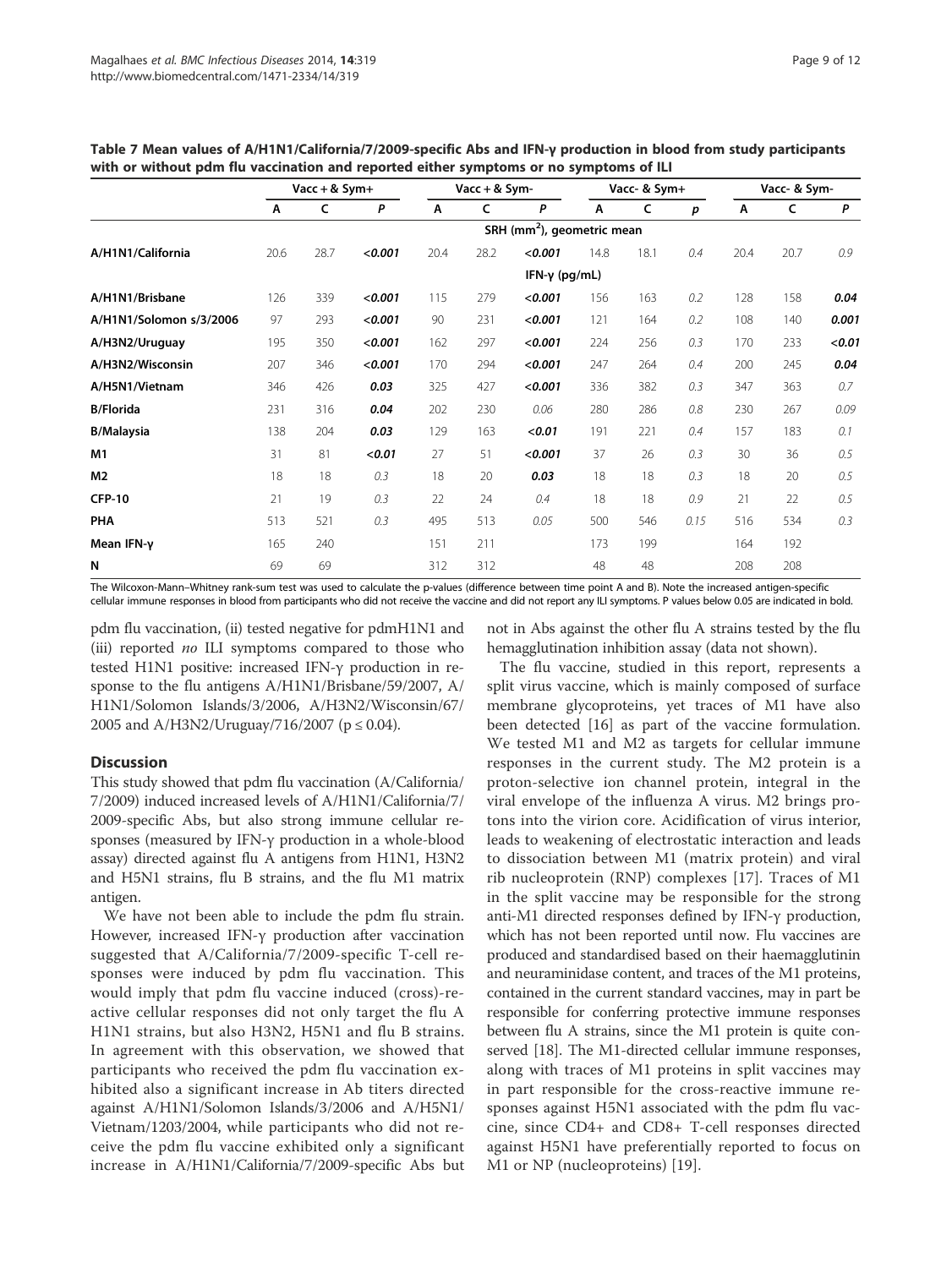In addition, we showed at study entry that previous seasonal flu vaccination (in 2006–2009) did not lead to an increased IFN-γ production in response to flu antigen components from 2006–2009 flu vaccines, but was instead associated with significantly lower IFN-γ production in response to flu antigen components from 2008–2009 flu vaccines (A/H1N1/Brisbane/59/2007, A/H1N1/Solomon Islands/3/2006 and B/Florida/4/2006). A similar trend was observed when analysing H1N1/Brisbane/59/2007- and A/H1N1/Solomon Islands/3/2006-specific antibodies. However, at the end of the study, we could not detect significant differences in IFN-γ production in response to flu antigens between previously vaccinated and unvaccinated participants. This suggests that after the flu season, previously vaccinated and unvaccinated participants were able to mount comparable immune responses (as measured by IFN-γ production in the whole-blood assay).

A recent report showed that individuals with a history of seasonal flu vaccination exhibited after natural pdm flu infection or pdm flu vaccination a skewed Ab response towards previously encountered flu antigens, further proving the impact of previous flu vaccination on subsequent infection or vaccination [20]. Seasonal flu vaccination of children has been reported to interfere with the development of heterosubtypic immunity [21] and Ab responses to pandemic H1N1 appeared to be reduced in participants who received seasonal flu vaccination 3 months prior to vaccination with the pmd flu vaccine [22]. The report by Skowronski and co-workers also suggested an association between the previous 2008–2009 flu vaccination and pandemic H1N1 illness in Canada [23]; the mechanisms underlying this finding are ill-defined and warrant further research to better understand the impact of seasonal flu vaccination, i.e. the potential 'negative imprint' of previous vaccinations on cellular immune memory responses.

Reservations about flu vaccination, including the notion that flu vaccination would not result in appropriate protection, have been discussed in the public domain [24-26]. One of the arguments is that flu vaccination may not protect against ILI symptoms during flu the season. This notion was corroborated in our study. A number of study participants, after pdm flu vaccination, experienced more ILI symptoms, perhaps due to the observed increase in prevalence of rhinovirus infection in pdm flu vaccinated participants as compared to nonpdm flu vaccinated participants. Other reasons may account for these observations, one of them being the low predictive value of the ILI case definition [26]. Future prospective studies may address the question whether certain flu vaccines are able to increase cellular immune responses in the respiratory system, particularly after encounter with the wildtype flu. Increased 'influenza-like' symptoms may occur upon exposure to additional pathogens, such as rhino- or coronavirus, that stimulate

'flu-primed' innate or adaptive immune responses. This hypothesis is supported by the observation that infection with rhinovirus may have delayed the circulation of H1N1, most likely via activation of non-specific innate immune responses in the respiratory system [27].

Study participants who received the pdm flu vaccine showed similar IFN-γ production profiles in response to the flu antigens tested, irrespective of the experience of ILI symptoms. However, we observed that study participants who received the pdm flu vaccine and reported ILI symptoms (compared to non-pdm flu vaccinated participants with ILI symptoms), showed by the end of the study a comparable increase in A/California/7/2009-specific Abs and an increase in IFN-γ production in response to the flu A H1N1 and H3N2 strains. This immune status could not be observed in participants who reported no ILI symptoms, irrespective of whether or not they received the pmd flu vaccination. This suggests that some pmd flu vaccinated participants who reported ILI symptoms may have been exposed to the H3N2 seasonal flu supporting previous observations that pmd flu vaccination did not affect the rate of H3N2 infections [28]. The pdmH1N1 strain dominated the flu season in Sweden in 2009–2010, but flu H3N2 and flu B were also present in 1.7% and 1.4% of the samples analysed by the Swedish National Influenza Centre [29].

The comparable increase in A/H1N1/California/7/ 2009-specific Abs in serum from unvaccinated and pdm flu vaccinated study participants who reported ILI symptoms also suggests that non-pdm flu vaccinated study participants may have been exposed to the pdm flu.

We speculate that the non-pdm flu vaccinated study participants who reported ILI symptoms had been exposed to the pdm flu. These individuals exhibited lower levels of IFN-γ production in response to the H1N1 and H3N2 flu antigens as compared to *pmd flu vaccinated* study participants who reported ILI symptoms. This would also fit with the hypothesis that IFN-γ production directed against related flu antigens upon natural by pdmH1N1 infection is short-lived as compared to IFN-γ induced by pdm flu vaccination. This notion was indeed corroborated: we showed that shortly after a positive pdmH1N1 PCR, IFN-γ production to most of the flu antigens was significantly increased, yet declined by the end of the study (May 2010). In contrast, we could detect significantly higher levels of IFN-γ production in response to M1 (which is not a designated vaccine component) at the end of the study in pdm flu vaccinated participants; this was not the case for study participants who tested positive for pdmH1N1 by PCR (Table 6).

Finally, our observation that study participants i) with a negative pdm flu PCR ii) absent pdm flu vaccination and iii) a negative ILI symptom report, showed increased IFN-γ production in response to most of the flu antigens,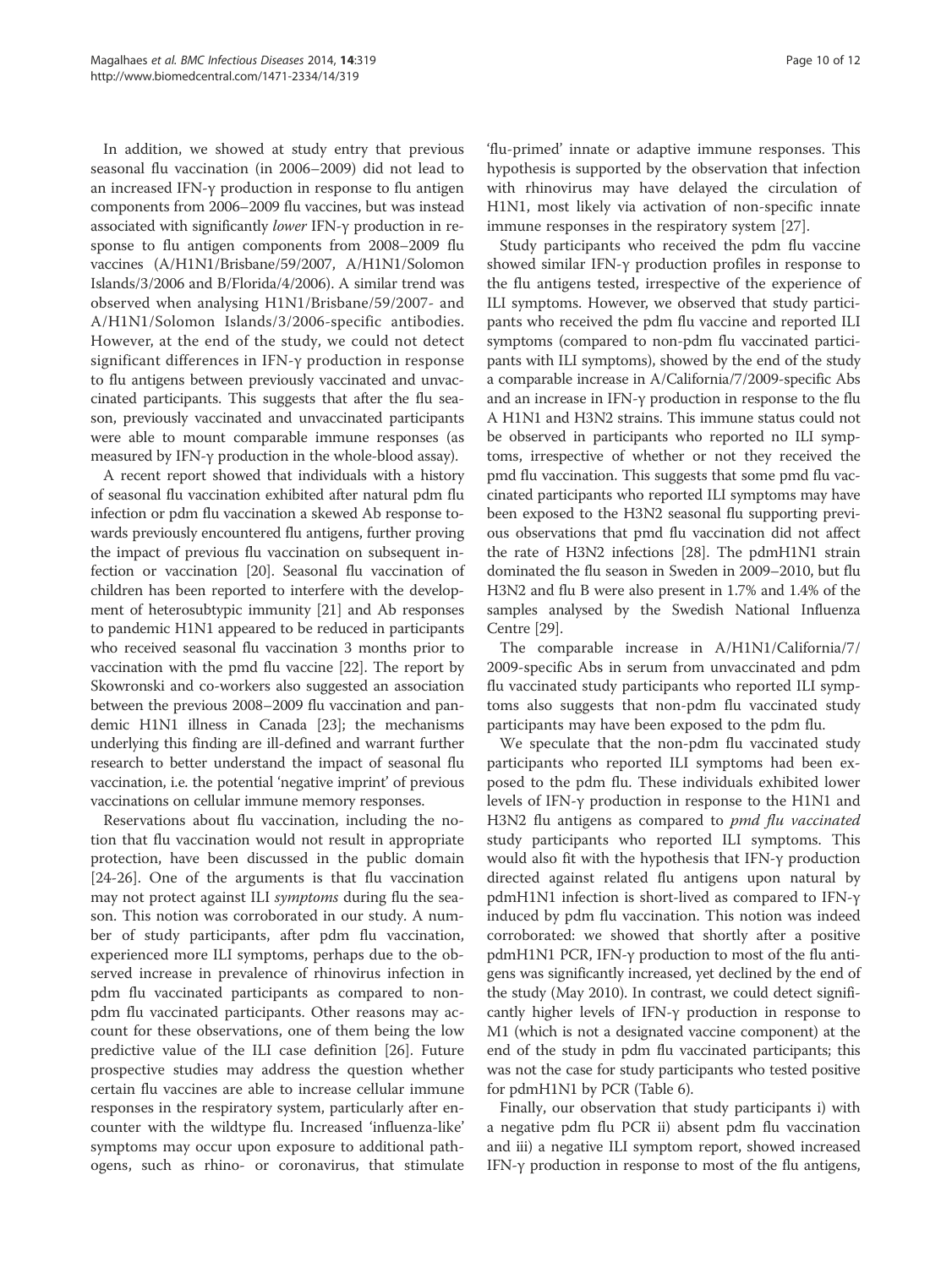concomitant with the absence of A/H1N1/California/7/ 2009-specific Ab increase, suggests that these individuals may have been exposed to pdm flu, i.e. that they were 'silently infected' and developed a strong anti-pdm flu T-cell (but not a B-cell) response.

#### Conclusions

The detection of stronger cellular responses measured after the flu season, directed against M1, from study participants who received pdm flu vaccination (as compared to study participants who had a natural pdm flu infection) argues for a more detailed analysis of the role of M1 specific cellular responses induced by vaccination. M1 responses are currently discussed to be crucial in mediating protective anti-flu directed immune responses [30] and may therefore become an important component of future vaccines. The prospective study layout of the LifeGene ILI cohort also demonstrates the value of a time point zero sample to gauge the immune response prior to a vaccination or exposure: pre-existing humoral and cellular immune responses shape the nature of the immune response associated with immune protection or immune pathology.

## Additional file

Additional file 1: Text Material S1. Describing in detail the recruitment process, surveillance and the PCR-based diagnostics. Table S1. Listing the accession number for the respective targets.

#### Competing interest

The authors declare that they have no competing interest.

#### Authors' contributions

IM was responsible for organization of the study, performance of analyses, data collection and management, data analysis and writing of the manuscript; ME was responsible for statistical analysis and the study design; CL was responsible for coordination of the study, analyses and test performance, RM, LR, AA, RAR, BK, NA, was responsible for patient sample procurement, quality control and assay performance, GP, EM was responsible for the antibody detection assays, AL for epidemiology, NLP for LifeGene's study design, data analysis and interpretation, MM was responsible for the study design, organization, data analysis, interpretation and writing the manuscript. All authors read and approved the final manuscript.

#### Acknowledgements

We thank all LifeGene participants in this study. We are also indebted to all the nurses and co-workers at the LifeGene study centres for excellent work, Dr Hans Gaines and his group for support, and Beckman Coulter for support with the GenomeLab GeXP system. The study was funded by the LifeGene Project, Vinnova, and Karolinska Institutet.

#### Author details

<sup>1</sup>Center for allogeneic stem cell transplantation, Karolinska University Hospital, Stockholm, Sweden. <sup>2</sup>Department of Laboratory Medicine, Division of Therapeutic Immunology, Karolinska Institute, Stockholm, Sweden. <sup>3</sup>Department of Medical Epidemiology and Biostatistics, Karolinska Institute, Stockholm, Sweden. <sup>4</sup>Microbiology, Tumor and Cell Biology, MTB, Karolinska Institutet, Stockholm, Sweden. <sup>5</sup>Department of Physiopathology, Molecular Epidemiology Research Division, Experimental Medicine and Public Health, University of Siena, Siena, Italy. <sup>6</sup>Swedish Institute for Communicable Disease Control Stockholm, Smittskyddsinstitutet, Solna, Sweden. <sup>7</sup>Therapeutic

Immunology, F79, LabMed, Hälsovägen, Karolinska University Hospital Huddinge, SE-14186 Huddinge, Sweden.

Received: 11 November 2013 Accepted: 14 May 2014 Published: 11 June 2014

#### References

- Dawood FS, Jain S, Finelli L, Shaw MW, Lindstrom S, Garten RJ, Gubareva LV, Xu X, Bridges CB, Uyeki TM: Emergence of a novel swine-origin influenza A (H1N1) virus in humans. N Engl J Med 2009, 360(25):2605–2615.
- 2. Cao B, Li XW, Mao Y, Wang J, Lu HZ, Chen YS, Liang ZA, Liang L, Zhang SJ, Zhang B, Gu L, Lu LH, Wang DY, Wang C: Clinical features of the initial cases of 2009 pandemic influenza A (H1N1) virus infection in China. N Engl J Med 2009, 361(26):2507–2517.
- 3. Perez-Padilla R, de la Rosa-Zamboni D, Ponce de Leon S, Hernandez M, Quinones-Falconi F, Bautista E, Ramirez-Venegas A, Rojas-Serrano J, Ormsby CE, Corrales A, Higuera A, Mondragon E, Cordova-Villalobos JA: Pneumonia and respiratory failure from swine-origin influenza A (H1N1) in Mexico. N Engl J Med 2009, 361(7):680–689.
- 4. Yu F, Li CW, Wei H, Liu XP, Lin D, Gong JY, Qin S, Xu FY, Mi YC, Wang JX: Identification of complex chromosomal aberrations in acute leukemia by using conventional cytogenetics combined with multiplex fluorescence in situ hybridization. Zhonghua Xue Ye Xue Za Zhi 2010, 31(5):289–293.
- 5. Hancock K, Veguilla V, Lu X, Zhong W, Butler EN, Sun H, Liu F, Dong L, DeVos JR, Gargiullo PM, Brammer TL, Cox NJ, Tumpey TM, Katz JM: Cross-reactive antibody responses to the 2009 pandemic H1N1 influenza virus. N Engl J Med 2009, 361(20):1945-1952.
- 6. Qin M, Wang DY, Huang F, Nie K, Qu M, Wang M, Han F, Zhao X, Cheng YH, Shu YL, Ma XJ: [Development of single-tube multiplex real-time PCR for simultaneous detection of novel influenza A H1N1 and human seasonal influenza A H1N1 and H3N2 virus]. Bing Du Xue Bao 2010, 26(2):97–102.
- 7. Jamieson AM, Yu S, Annicelli CH, Medzhitov R: Influenza virus-induced glucocorticoids compromise innate host defense against a secondary bacterial infection. Cell Host Microbe 2010, 7(2):103–114.
- 8. Shapira SD, Gat-Viks I, Shum BO, Dricot A, de Grace MM, Wu L, Gupta PB, Hao T, Silver SJ, Root DE, Hill DE, Regev A, Hacohen N: A physical and regulatory map of host-influenza interactions reveals pathways in H1N1 infection. Cell 2009, 139(7):1255–1267.
- Centers for Disease Control and Prevention (CDC): Serum cross-reactive antibody response to a novel influenza A (H1N1) virus after vaccination with seasonal influenza vaccine. MMWR Morb Mortal Wkly Rep 2009, 58(19):521–524.
- 10. Hardelid P, Andrews NJ, Hoschler K, Stanford E, Baguelin M, Waight PA, Zambon M, Miller E: Assessment of baseline age-specific antibody prevalence and incidence of infection to novel influenza A/H1N1 2009. Health Technol Assess 2010, 14(55):115–192.
- 11. McMichael AJ, Gotch FM, Noble GR, Beare PA: Cytotoxic T-cell immunity to influenza. N Engl J Med 1983, 309(1):13–17.
- 12. Topham DJ, Tripp RA, Doherty PC: CD8+ T cells clear influenza virus by perforin or Fas-dependent processes. J Immunol 1997, 159(11):5197–5200.
- 13. Almqvist C, Adami HO, Franks PW, Groop L, Ingelsson E, Kere J, Lissner L, Litton JE, Maeurer M, Michaelsson K, Palmgren J, Pershagen G, Ploner A, Sullivan PF, Tybring G, Pedersen NL: LifeGene-a large prospective population-based study of global relevance. Eur J Epidemiol 2011, 26(1):67–77.
- 14. Qin M, Wang DY, Huang F, Nie K, Qu M, Wang M, Shu YL, Ma XJ: Detection of pandemic influenza A H1N1 virus by multiplex reverse transcription-PCR with a GeXP analyzer. J Virol Methods 2010, 168(1-2):255-258.
- 15. Rizzo C, Rota MC, Bella A, Alfonsi V, Declich S, Caporali MG, Ranghiasci A, Lapini G, Piccirella S, Salmaso S, Montomoli E: Cross-reactive antibody responses to the 2009 A/H1N1v influenza virus in the Italian population in the pre-pandemic period. Vaccine 2010, 28(20):3558–3562.
- 16. Garcia-Canas V, Lorbetskie B, Cyr TD, Hefford MA, Smith S, Girard M: Approach to the profiling and characterization of influenza vaccine constituents by the combined use of size-exclusion chromatography, gel electrophoresis and mass spectrometry. Biologicals 2010, 38(2):294–302.
- 17. Sakaguchi T, Leser GP, Lamb RA: The ion channel activity of the influenza virus M2 protein affects transport through the Golgi apparatus. J Cell Biol 1996, 133(4):733–747.